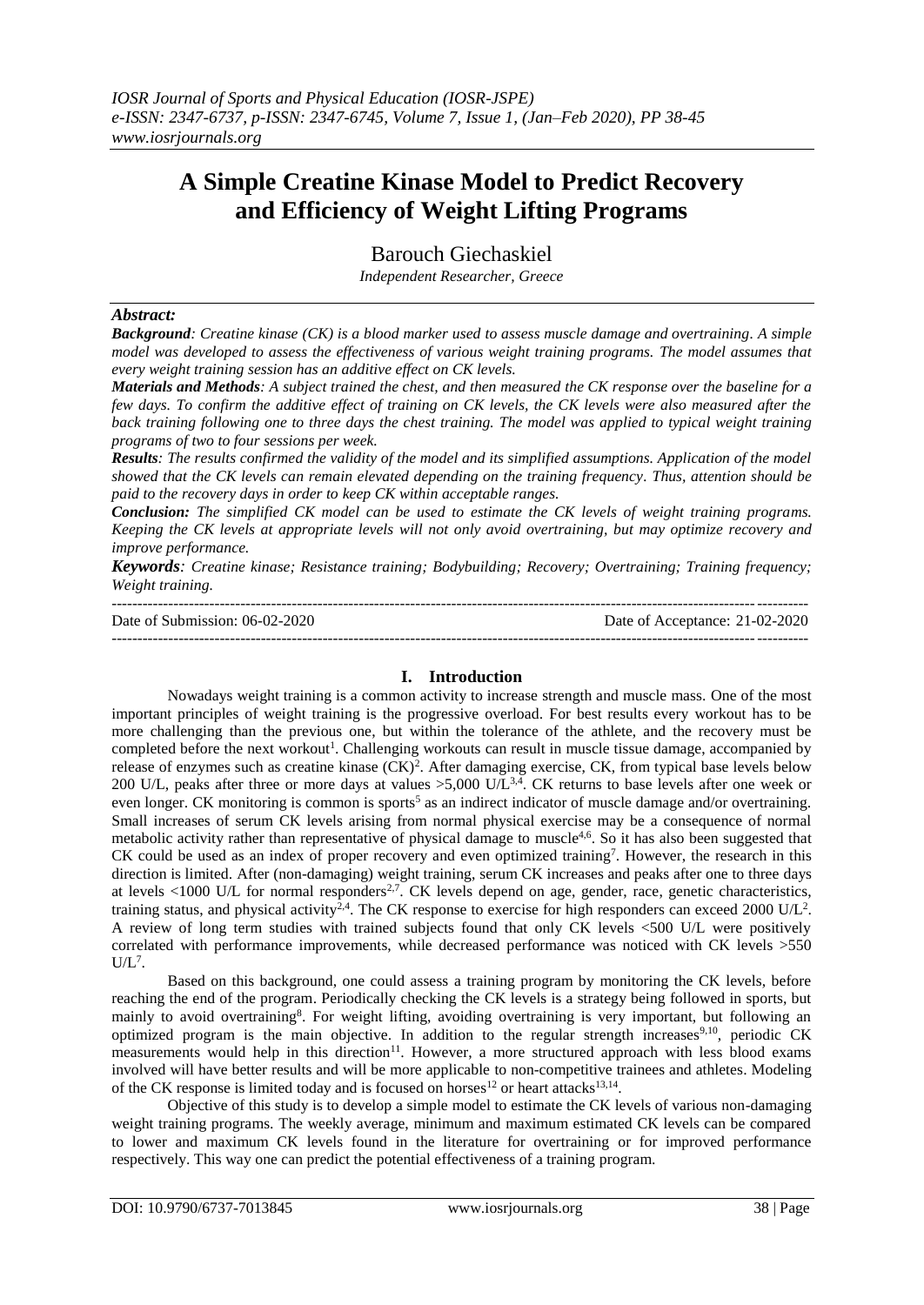#### **II. Model**

**Figure 1** summarizes the model with an example. The model assumes that every weight training session increases the CK levels, they peak after one to three days and then they gradually return to baseline levels. The increases of the CK for each weight training session are additive, even if the CK levels have not returned to the baseline. The simplification of the model is that the CK response does not need to be fitted to complex equations, but the subject's measured data can be used as future responses of the training sessions. Another assumption is that each training session results in similar CK responses. This assumption is probably valid for trained individuals, but not for untrained or for unaccustomed exercise. Thus, application of this model to beginners requires at least one month of gradual progressive weight training in order to achieve repeatable CK responses. Typical weight training programs split the body in different parts, thus, the CK responses could be different for different body parts (and different training days). In this case, the simplification of similar CK responses may not be valid and CK measurements for each training day (body parts) would be needed.

Although the CK increase after weight lifting is well known, the influence of a second training session before CK levels restoration is not clear. Thus, the assumption that the effect of each weight training is additive, needs to be experimentally evaluated. The assumptions will be discussed in the "Discussion" section.



**Figure 1:** Explanation of the theoretical CK model. Diamonds indicate weight training sessions. Training (day 2) increases serum CK levels, which will restore to base levels after some days. A second training session (day 9) will have a similar CK response. A training session before CK restoration (day 11) will further increase the CK levels.

#### **III. Materials and Methods**

The model was validated with the author's CK data in the period 2019 to 2020. Only the data that followed similar training program were used. Then model was applied to assess the training program for the specific subject. Furthermore, data from the literature were used to assess the effectiveness of whole body programs (i.e. no body split). Details follow.

#### **Single Subject Data**

The subject followed for a few months a program that typically split the body in three parts: (1) chest and triceps; (2) back, biceps and side deltoids; (3) legs (**Table 1**). Each muscle group was trained with one exercise. The first two sets were done with a weight that resulted in muscular failure with approximately 6RM (repetitions maximum) and for the next three sets the weight was decreased to 12RM. The training frequency was five to seven days.

**Table 1:** Training program. Body was split in three parts. Number of sets to failure are also shown. Asterisk \* indicates that the desired number of repetitions could not be achieved.

| (1) Chest and triceps                               | (2) Back, biceps and deltoids                                                       | $(3)$ Legs                                          |  |
|-----------------------------------------------------|-------------------------------------------------------------------------------------|-----------------------------------------------------|--|
| Bench press $x5$ :<br>6RM, 6RM*, 12RM, 12RM*, 12RM* | Barbell row $x5$ :<br>6RM, 6RM*, 12RM, 12RM*, 12RM*                                 | Squat $x5$ :<br>6RM, 6RM*, 12RM, 12RM*, 12RM*       |  |
| Triceps extensions x3:<br>6RM, 12RM, 12RM*          | Dumbbell curls $x3$ :<br>6RM, 12RM, 12RM*<br>Side raises $x3$ :<br>6RM, 12RM, 12RM* | Calf raises $x5$ :<br>6RM, 6RM*, 12RM, 12RM*, 12RM* |  |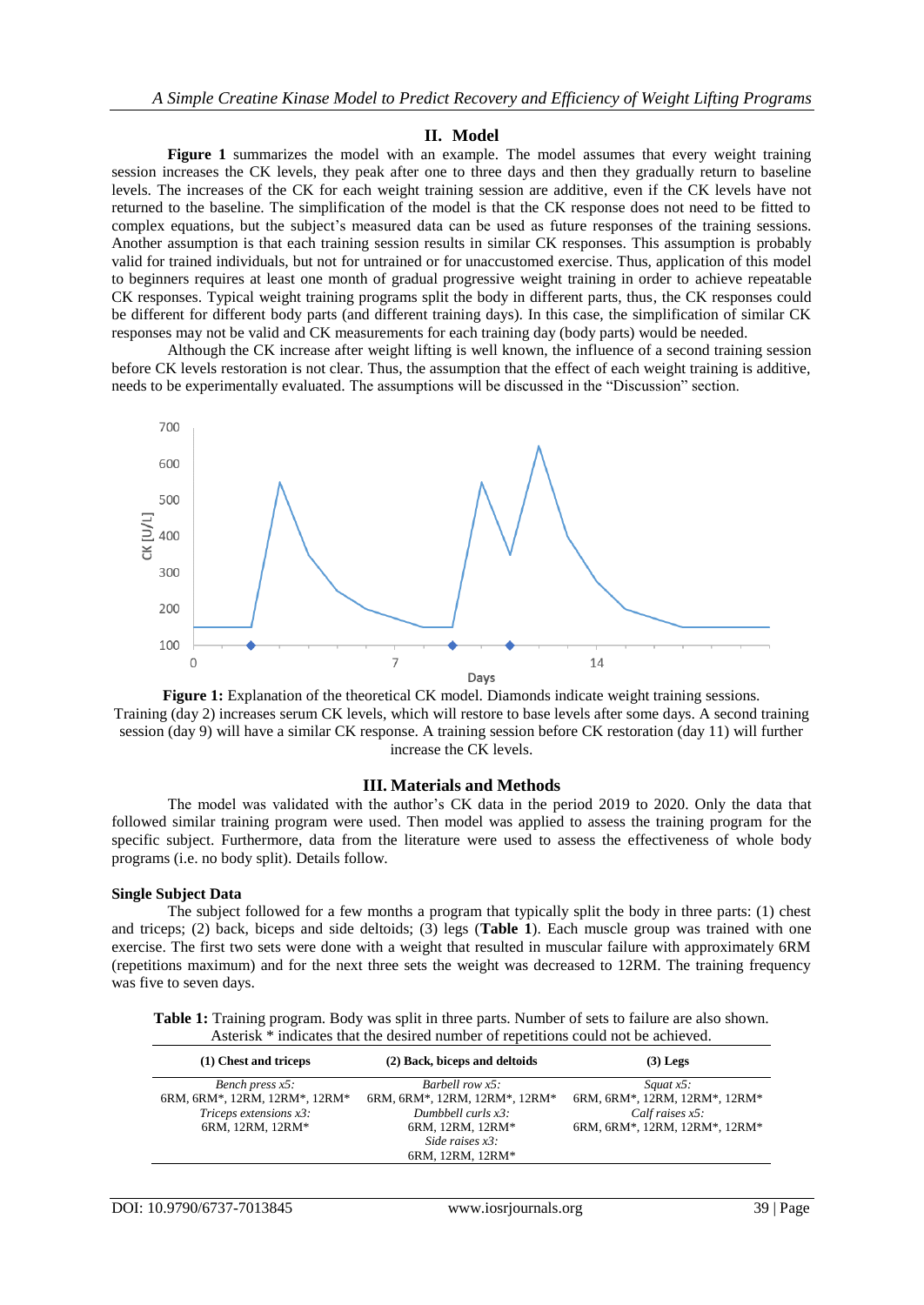The CK values were based on blood exams one to six days after the last training session (usually chest or back). Depending on the training frequency the back training was done one to three days after the chest training and this could influence the CK levels measured after the back training. The blood was analyzed in various medical centers.

## **Literature Data**

A recent literature review summarized the CK responses of trained and untrained subjects for different muscle groups<sup>7</sup>. For simplicity, only the average CK response after whole body exercising of trained subjects was used as input to the model<sup>15–29</sup> (**Figure 2**). The same review concluded that for trained subjects<sup>30–43</sup> the CK levels should be <550 U/L in order to ensure that the performance will not decrease.



**Figure 2:** Left panel: CK values after exercising the whole body for trained subjects. Right panel: CK levels for long term studies that measured increase or decrease of performance. Data adapted from review study<sup>7</sup>.

# **IV. Results**

Initially the CK model is validated with experimental data: (i) CK response to a single weight training session; (ii) validity of the additive effect of each weight training session on CK levels. Then the model is applied to assess different weight training frequencies and training programs for the specific subject or for the average CK response found in the literature for whole body training (**Figure 2**).

## **CK Model Validation**

**Figure 3** (left panel) plots the measured CK values after one to six days of a chest and triceps training. After the first day the CK was elevated (330 U/L) and then gradually returned to base levels. This response can be approximated with logarithmic<sup>14</sup> or exponential<sup>12,44</sup> functions. Alternatively, the actual measurements can be considered for future responses to exercise, because more details (e.g. CK between days) are not needed.

The CK response was modeled for two cases (**Figure 3**, right panel): Back, biceps and deltoids training immediately after chest and triceps training (**Figure 3**, right panel, red line) or after three days (**Figure 3**, right panel, green line). The influence of the back, biceps and deltoids training was assumed to have the same magnitude on CK as the chest and triceps training and was added to the already elevated CK values (due to the previous chest and triceps training). The available CK data for the continuous (squares) and after three days (triangles) trainings fit nicely to the theoretical curves. These results confirm that, for the specific program and subject, the chest and triceps training had similar effect as the back, biceps and deltoids training. Even more importantly, they confirmed that the CK release from the subsequent training can be added to the actual (elevated) CK levels.

## **CK Model Application**

At a next step the CK model was applied to estimate the CK levels of the specific subject with 3 times or 4 times per week training of the program of **Table 1** (i.e. training frequency every seven or five days respectively). **Figure 4** (upper panel) plots the CK results for three times per week training. The CK increases the day after training, then drops and further increases with the next training. During the week CK ranges between 260 and 473 U/L with a mean value of 363 U/L. It drops to 260 U/L only on the second rest day at the end of each week. With four times per week training **Figure 4** (lower panel) the CK levels range between 326 and 540 U/L with an average weekly value of 436 U/L.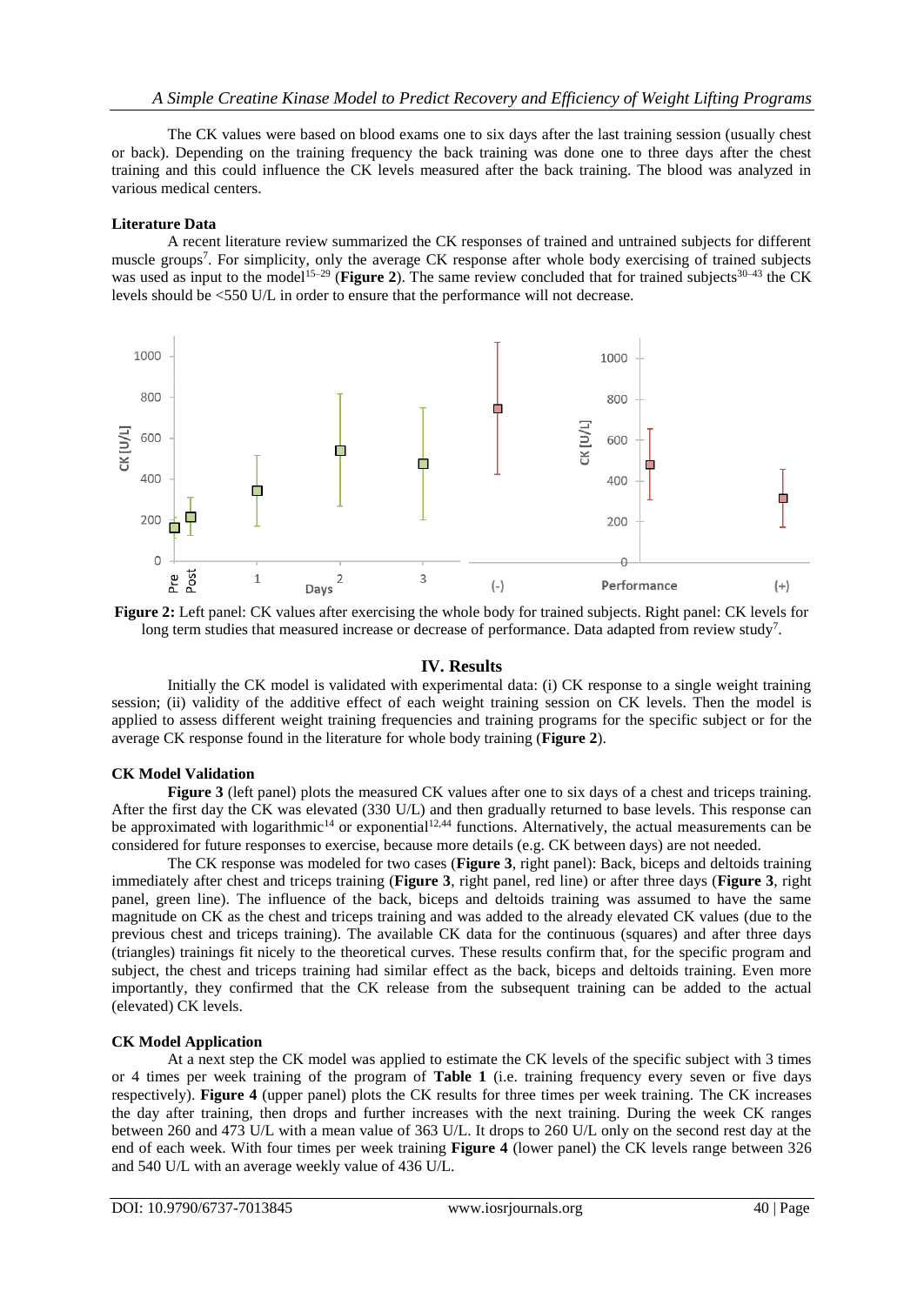The CK model was also applied to typical CK response of whole body exercising for trained subjects, based on the input of **Figure 2** (left panel). With two times per week training the weekly average CK levels are 456 U/L, ranging from 304 to 557 U/L (**Figure 5,** upper panel). With three times per week training the weekly average CK levels are 603 U/L, ranging from 484 to 682 U/L (**Figure 5,** lower panel).



**Figure 3:** Left panel: CK value after chest and triceps training (circles). The dotted line shows the logarithmic fit. Right panel: Application of the model (i.e. using the CK response of the left panel) for every training: Back, biceps and deltoids training immediately after chest and triceps training or after three days. The squares are CK measured values after the back training following the chest training. Triangles are CK measured values after the back training following three days after the chest training.



**Figure 4:**CK levels with three (upper panel) or four (lower panel) times per week training (**Table 1**) of the subject with CK response as in **Figure 3** (left panel). Diamonds indicate weight training days.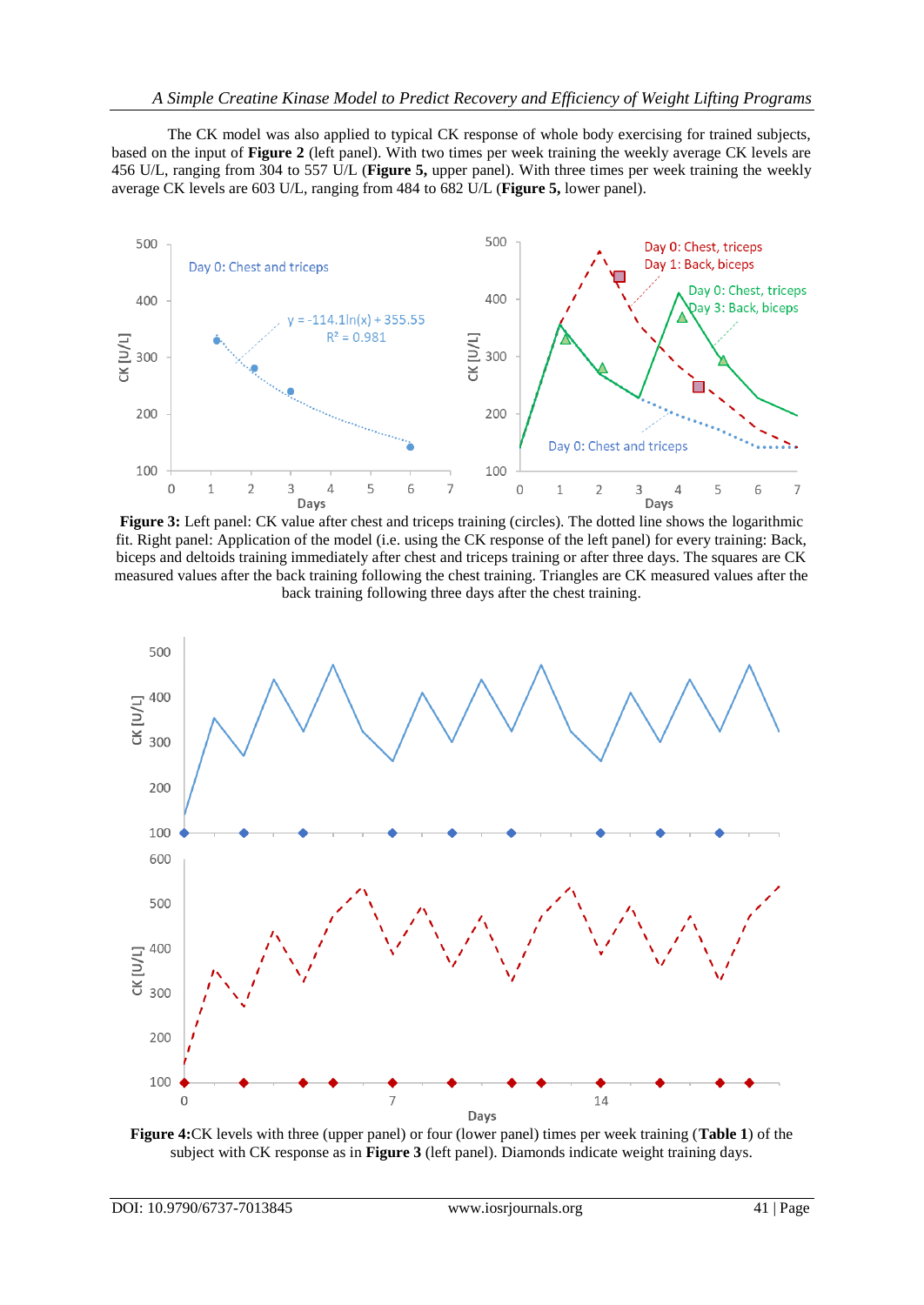

**Figure 5:**CK levels with two (upper panel) or three (lower panel) times per week whole body training for trained individuals based on **Figure 2** (left panel). Diamonds indicate weight training days.

## **V. Discussion**

This study presented a CK model to assess the effectiveness of weight training programs. The main assumptions were:

- 1. Each weight training session increases the serum CK levels for a few days.
- 2. The increases are similar for subsequent training sessions of the same or other muscle groups.
- 3. The increases are additive, even if the CK levels are still elevated from a previous training.

Regarding the first assumption, it is well known that weight lifting can increase the serum CK levels $2^7$ . Typically, CK peaks after one to three days and then returns to base levels in less than one week. The curve is highly variable and big differences can be seen between different subjects, even for the same program<sup>2,45</sup>. Thus, for the application of this model it is necessary to take CK measurements daily for at least three days after a weight training session. This way an accurate CK response curve can be determined. The CK increases (i.e. CK levels minus base levels) do not need to be modelled: the specific measured values can be used for the model application. This is one of the model simplifications. Another one is that the same CK increases can be assumed for subsequent training sessions. This is reasonable for trained subjects. It is not valid for unaccustomed exercise or untrained subjects. The initial CK response is very high and it diminishes at subsequent bouts of exercise (repeated bout effect)<sup>46</sup>. Thus, before the blood exams, at least one month of the specific weight training program should have been followed. Split programs need special attention. The CK response after a chest day may not be the same after back or legs training, especially for sedentary subjects<sup>47,48</sup>. Nevertheless, in order to minimize the necessary blood exams, it can be assumed that the response will be the same<sup>49</sup>. This can be valid if the body is split in "equal" parts and the intensity and volume of training is similar for each training day $50,51$ . If there are doubts, separate CK measurements should be conducted after each training split.

The last simplification (i.e. that CK response is additive) deserves more discussion. Many studies showed that after damaging eccentric exercise protocols any subsequent training had no effect on the CK response curve during the recovery period<sup>52–56</sup>. In this study it was shown that for a second (non-damaging) training of another muscle group the CK levels are additive and thus the assumption is valid. There are a few studies that their findings indirectly support this assumption<sup>57,58</sup>.

The model can be used to estimate easily CK levels over weeks of a training program. This information is useful in order to understand the CK values of blood exams during a training program. It was shown that the weekly range can be wide and consequently, the day of the blood sample is important. The model can also be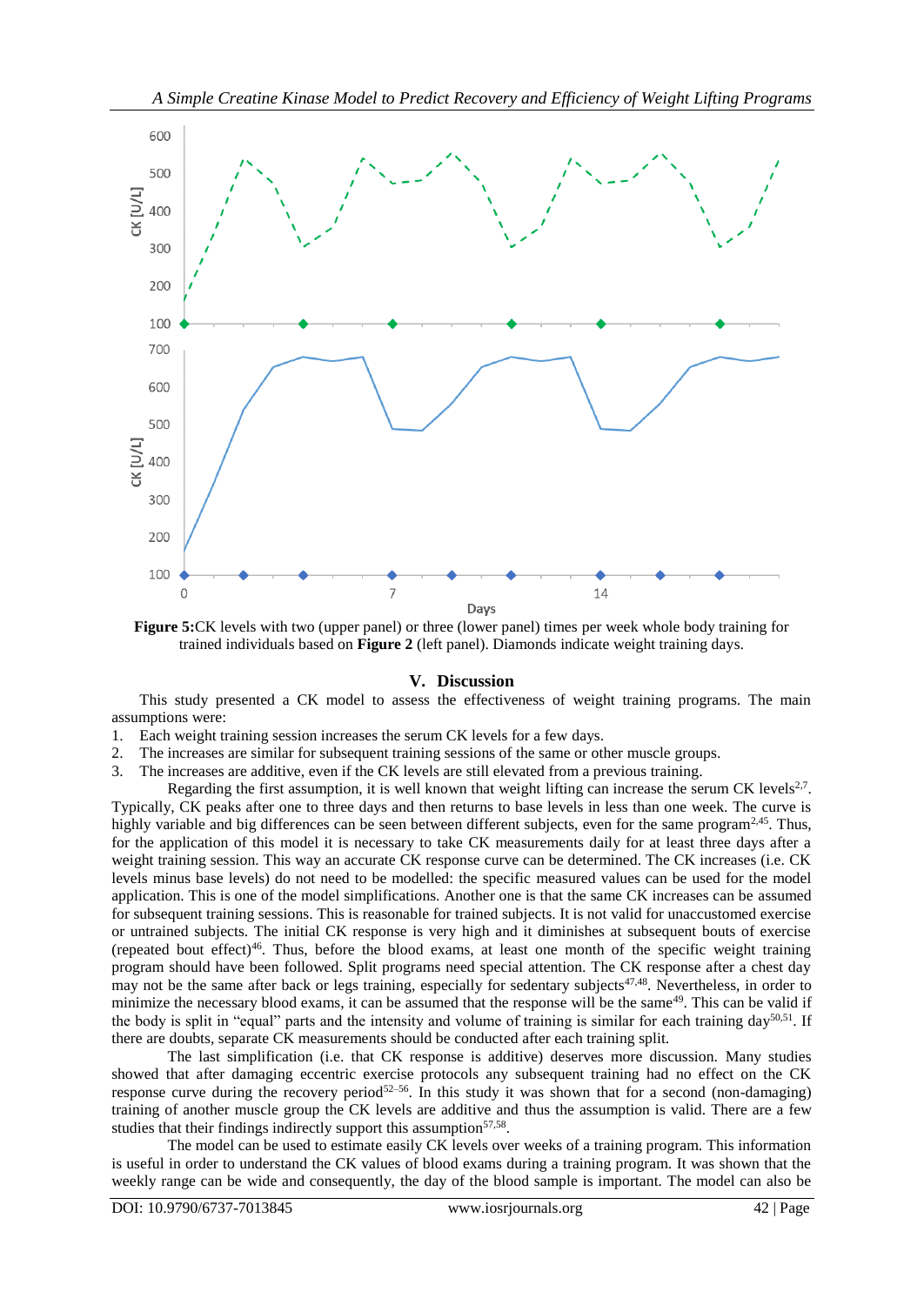used to estimate the optimal training frequency. Even the first blood exams give an indication of the recovery rate, different training frequencies will result in different weekly CK levels. Application of the model can show whether the CK levels remain elevated or not and for how long.

The interpretation of the CK values is challenging. Although there are guidelines for muscle damage (i.e. CK >5000) 4 , acceptable values for overtraining have not been established. For some sports there are some limits which could indicate overtraining or higher risk of injury<sup>5,8</sup>. Limits for optimum weight training are not existent. Based on a recent review CK values > 550 U/L may result in decreased performance<sup>7</sup>. Based on the studies of that review improved performance is expected for CK levels around 350 U/L (**Figure 2**).

Table 2 summarizes the findings of that review<sup>7</sup> and how the CK levels (measured or estimated from the model) of this study could be interpreted. The 3-way split with three or four times per week training sessions would probably result in improvements as the max values are below 550 U/L. However, the mean CK value of the four times per week program is on the high end, and periods of rest may be useful every few months. The whole body training twice per week seems also to result in acceptable CK levels. The three times per week whole body training seems quite taxing and might result in stagnation after a few weeks of training. It should be emphasized that these values are first average approximations and individual responses vary. It is very important that the actual progress is monitored. In combination with actual CK values, it will be also possible to assess future programs, i.e. how one responds to specific CK levels.

| <b>rapical</b> mean, nun and max Cix values as estimated for various training programs. |                          |                         |                                 |                                 |                                |                                |  |
|-----------------------------------------------------------------------------------------|--------------------------|-------------------------|---------------------------------|---------------------------------|--------------------------------|--------------------------------|--|
| <b>CK</b> values                                                                        | Overtraining             | Improved<br>performance | 3-way split<br>3 times per week | 3-way split<br>3 times per week | Whole body<br>2 times per week | Whole body<br>3 times per week |  |
|                                                                                         | Figure 2                 | <b>Figure 2</b>         | <b>Figure 4</b> (upper)         | <b>Figure 4</b> (lower)         | <b>Figure 5</b> (upper)        | <b>Figure 5</b> (lower)        |  |
| Mean                                                                                    | 756                      | 317                     | 363                             | 436                             | 456                            | 603                            |  |
| Min                                                                                     | 542                      | ٠.                      | 260                             | 326                             | 304                            | 484                            |  |
| Max                                                                                     | $\overline{\phantom{a}}$ | 507                     | 473                             | 540                             | 557                            | 682                            |  |

**Table2:** Mean, min and max CK values as estimated for various training programs.

## **VI. Conclusions**

A simple creatine kinase (CK) model was developed to assess weight training programs. The model increases the CK levels after each weight training session. The increases are additive for each subsequent session. The response curve is based on measured data (data from the literature can also be used). Experimental data confirmed the main assumptions that (i) the responses are similar for each training session, and (ii) the responses are additive for non-damaging exercise. Application of the model for split or whole body programs estimated CK levels with weekly average values between 260 and 484 U/L, and peak concentrations between 473 and 682 U/L. Comparison of these values with average and peak CK levels of studies that resulted in performance improvements (317 and 507 U/L respectively) or overtraining (>542 U/L) may be used to assess the potential effectiveness (or not) of the programs.

**Funding:** This study received no specific financial support.

**Competing Interests:** The author declares that he has no competing interests.

## **References**

- [1]. Giechaskiel B. Recovery and adaptation after weight training sessions with different number of sets to failure. Am J Sports Sci Med. 2018;6(3):89–98.
- [2]. Koch AJ, Pereira R, Machado M. The creatine kinase response to resistance exercise. J Musculoskelet Neurolo Interact. 2014;14(1):68–77.
- [3]. Kim J, Lee J, Kim S, Ryu HY, Cha KS, Sung DJ. Exercise-induced rhabdomyolysis mechanisms and prevention: a literature review. J Sport Health Sci. 2016 Sep;5(3):324–33.
- [4]. Baird MF, Graham SM, Baker JS, Bickerstaff GF. Creatine-kinase- and exercise-related muscle damage implications for muscle performance and recovery. J Nutr Metab. 2012;2012:1–13.
- [5]. Mougios V. Reference intervals for serum creatine kinase in athletes. Br J Sports Med. 2007 Oct 1;41(10):674–8.
- [6]. Brancaccio P, Maffulli N, Limongelli FM. Creatine kinase monitoring in sport medicine. Br Med Bull. 2007 Feb 6;81–82(1):209– 30.
- [7]. Giechaskiel B. Weight training and creatine kinase (CK) levels: a literature review. Int J Sci Res IJSR. 2020;9(1):303–11.
- Lazarim FL, Antunes-Neto JMF, da Silva FOC, Nunes LAS, Bassini-Cameron A, Cameron L-C, et al. The upper values of plasma creatine kinase of professional soccer players during the Brazilian national championship. J Sci Med Sport. 2009 Jan;12(1):85–90.
- [9]. Giechaskiel B. Implementation of a personalized weight training protocol and influence of sleep duration. J Sports Res. 2018;5(1):40–8.
- [10]. Warren GL, Lowe DA, Armstrong RB. Measurement tools used in the study of eccentric contraction-induced injury. Sports Med. 1999;27(1):43–59.
- [11]. Hartmann U, Mester J. Training and overtraining markers in selected sport events: Med Sci Sports Exerc. 2000 Jan;209.
- [12]. Volfinger L, Lassourd V, Michaux JM, Braun JP, Toutain PL. Kinetic evaluation of muscle damage during exercise by calculation of amount of creatine kinase released. Am J Physiol-Regul Integr Comp Physiol. 1994 Feb 1;266(2):R434–41.
- [13]. Apple FS, Rhodes M. Enzymatic estimation of skeletal muscle damage by analysis of changes in serum creatine kinase. J Appl Physiol. 1988 Dec 1;65(6):2598–600.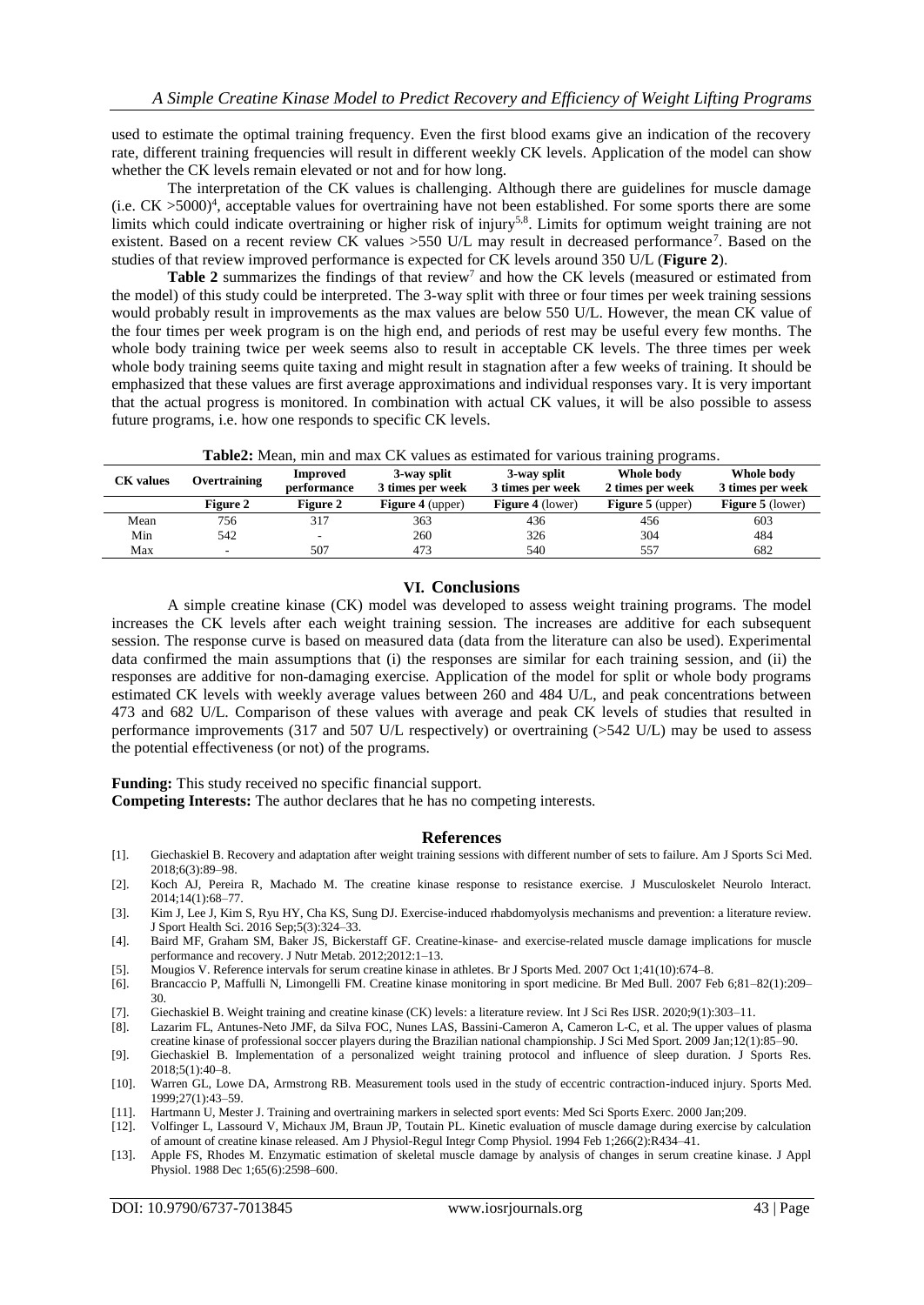- [14]. Lopes RD, Lokhnygina Y, Hasselblad V, Newby KL, Yow E, Granger CB, et al. Methods of creatine kinase-MB analysis to predict mortality in patients with myocardial infarction treated with reperfusion therapy. Trials. 2013;14(1):123.
- [15]. Amorim MZ, Machado M, Hackney AC, de Oliveira W, Luz CPN, Pereira R. Sex differences in serum CK activity but not in glomerular filtration rate after resistance exercise: is there a sex dependent renal adaptative response? J Physiol Sci. 2014 Jan;64(1):31–6.
- [16]. Arazi H, Azizi M. Effect of consecutive aerobic and resistance exercise on cortisol, immunoglobulin a, and creatine kinase responses in male students. Biomed Hum Kinet. 2011 Jan 1;3:115–9.
- [17]. de Castro A, Vianna JM, Damasceno VO, Matos DG, Filho MM, Machado Reis VM. Muscle recovery after a session of resistance training monitored through serum creatine kinase. J Exerc Physiol Online. 2011;14(5):1–8.
- [18]. Deminice R, Sicchieri T, Mialich MS, Milani F, Ovidio PP, Jordao AA. Oxidative stress biomarker responses to an acute session of hypertrophy-resistance traditional interval training and circuit training: J Strength Cond Res. 2011 Mar;25(3):798–804.
- [19]. Fatouros IG. Cell-free plasma DNA as a novel marker of aseptic inflammation severity related to exercise overtraining. Clin Chem. 2006 Sep 1;52(9):1820–4.
- [20]. Machado M, Willardson JM. Short recovery augments magnitude of muscle damage in high responders: Med Sci Sports Exerc. 2010 Jul;42(7):1370–4.
- [21]. Machado M, Koch AJ, Willardson JM, Pereira LS, Cardoso MI, Motta MKS, et al. Effect of varying rest intervals between sets of assistance exercises on creatine kinase and lactate dehydrogenase responses: J Strength Cond Res. 2011 May;25(5):1339–45.
- [22]. Paul GL, DeLany JP, Snook JT, Seifert JG, Kirby TE. Serum and urinary markers of skeletal muscle tissue damage after weight lifting exercise. Eur J Appl Physiol. 1989;58(7):786–90.
- [23]. Callegari GA, Novaes JS, Neto GR, Dias I, Garrido ND, Dani C. Creatine kinase and lactate dehydrogenase responses after different resistance and aerobic exercise protocols. J Hum Kinet. 2017 Aug 1;58(1):65–72.
- [24]. Heavens KR, Szivak TK, Hooper DR, Dunn-Lewis C, Comstock BA, Flanagan SD, et al. The effects of high intensity short rest resistance exercise on muscle damage markers in men and women: J Strength Cond Res. 2014 Apr;28(4):1041–9.
- [25]. Roberts J, Zinchenko A, Suckling C, Smith L, Johnstone J, Henselmans M. The short-term effect of high versus moderate protein intake on recovery after strength training in resistance-trained individuals. J Int Soc Sports Nutr. 2017 Dec;14(1):44.
- [26]. Fátima-Ribeiro V de, Pereira R, Machado M. Resistance exercise-induced microinjuries do not depend on 1or 3 minutes rest time interval between series. RICYDE Rev Int Cienc Deporte. 2008 Oct 1;4(13):44–53.
- [27]. Sikorski EM, Wilson JM, Lowery RP, Joy JM, Laurent CM, Wilson SM-C, et al. Changes in perceived recovery status scale following high-volume muscle damaging resistance exercise: J Strength Cond Res. 2013 Aug;27(8):2079–85.
- [28]. Wilson JM, Lowery RP, Joy JM, Walters JA, Baier SM, Fuller JC, et al. Β-hydroxy-β-methylbutyrate free acid reduces markers of exercise-induced muscle damage and improves recovery in resistance-trained men. Br J Nutr. 2013 Aug 14;110(3):538–44.
- [29]. Weakley JJS, Till K, Read DB, Roe GAB, Darrall-Jones J, Phibbs PJ, et al. The effects of traditional, superset, and tri-set resistance training structures on perceived intensity and physiological responses. Eur J Appl Physiol. 2017 Sep;117(9):1877–89.
- [30]. da Silva DP, Curty VV, Areas JM, Souza SC, Hackney AC, Machado M. Comparison of Delorme with Oxford resistance training techniques: effects of training on muscle damage markers. Biol Sport. 2010;27:77–81.
- [31]. Fry A, Kraemer WJ, van Borselen F, Lynch J, Marsit J, Roy P, et al. Performance decrements with high-intensity resistance exercise overtraining. Med Sci Sports Exerc. 1994;26(9):1165–73.
- [32]. Wang C-C, Fang C-C, Lee Y-H, Yang M-T, Chan K-H. Effects of 4-week creatine supplementation combined with complex training on muscle damage and sport performance. Nutrients. 2018 Nov 2;10(11):1640.
- [33]. Coutts AJ, Reaburn P, Piva TJ, Rowsell GJ. Monitoring for overreaching in rugby league players. Eur J Appl Physiol. 2007 Jan 25;99(3):313–24.
- [34]. Kraemer WJ, Ratamess NA, Volek JS, Häkkinen K, Rubin MR, French DN, et al. The effects of amino acid supplementation on hormonal responses to resistance training overreaching. Metabolism. 2006 Mar;55(3):282–91.
- [35]. Wilson JM, Lowery RP, Joy JM, Andersen JC, Wilson SMC, Stout JR, et al. The effects of 12 weeks of beta-hydroxy-betamethylbutyrate free acid supplementation on muscle mass, strength, and power in resistance-trained individuals: a randomized, double-blind, placebo-controlled study. Eur J Appl Physiol. 2014 Jun;114(6):1217–27.
- [36]. Tesch P, Komi P, Häkkinen K. Enzymatic adaptations consequent to long-term strength training. Int J Sports Med. 1987 Mar;08(S 1):S66–9.
- [37]. Raeder C, Wiewelhove T, Simola RÁDP, Kellmann M, Meyer T, Pfeiffer M, et al. Assessment of fatigue and recovery in male and female athletes after 6 days of intensified strength training. J Strength Cond Res. 2016 Dec;30(12):3412–27.
- [38]. Wilborn CD, Taylor LW, Campbell BI, Kerksick C, Rasmussen CJ, Greenwood M, et al. Effects of methoxyisoflavone, ecdysterone, and sulfo-polysaccharide supplementation on training adaptations in resistance-trained males. J Int Soc Sports Nutr. 2006 Dec;3(2):19.
- [39]. Cadegiani FA, Kater CE. Basal hormones and biochemical markers as predictors of overtraining syndrome in male athletes: the EROS-BASAL study. J Athl Train. 2019 Aug;54(8):906–14.
- [40]. Schimpchen J, Wagner M, Ferrauti A, Kellmann M, Pfeiffer M, Meyer T. Can cold water immersion enhance recovery in elite Olympic weightlifters? An individualized perspective: J Strength Cond Res. 2017 Jun;31(6):1569–76.
- [41]. Khlif R, Marrakchi R, Jamoussi K, Sahnoun Z, Chtourou H, Souissi N. Plasma iron status in elite weightlifters after four weeks of intensive training. Sci Sports. 2019 Oct;34(5):328.e1-328.e8.
- [42]. Wang X, Eungpinichpong W, Yang J, Chatchawan U, Nakmareong S, Wang Y, et al. Effect of scraping therapy on weightlifting ability. J Tradit Chin Med. 2014 Feb;34(1):52–6.
- [43]. Eryılmaz SK, Aslankeser Z, Özdemir Ç, Özgünen K, Kurdak S. Effects of training load changes on physical performance and exercise-induced muscle damage. Rev Bras Med Esporte. 2019 Dec;25(6):509–14.
- [44]. Carlson CJ, Meister W, Emilson B, Sheiner LB, Rapaport E, Bible L, et al. Clearance of serum creatine kinase activity. Cardiovasc Res. 1982 Feb 1;16(2):66–70.
- [45]. Chen TC. Variability in muscle damage after eccentric exercise and the repeated bout effect. Res Q Exerc Sport. 2006 Sep;77(3):362–71.
- [46]. Meneghel A, Crisp A, Verlengia R, Lopes C. Review the repeated bout effect in resistance. Int J Sports Sci. 2013;3(4):107–14.
- [47]. Jamurtas AZ, Theocharis V, Tofas T, Tsiokanos A, Yfanti C, Paschalis V, et al. Comparison between leg and arm eccentric exercises of the same relative intensity on indices of muscle damage. Eur J Appl Physiol. 2005 Oct;95(2–3):179–85.
- [48]. Graves JE, Clarkson PM, Litchfield P, Kirwan JP, Norton JP. Serum creatine kinase activity following repeated bouts of isometric exercise with different muscle groups. Eur J Appl Physiol. 1987 Sep;56(6):657–61.
- [49]. Machado M, Brown LE, Augusto-Silva P, Pereira R. Is exercise-induced muscle damage susceptibility body segment dependent? Evidence for whole body susceptibility. J Musculoskelet Neuronal Interact. 2013;13(1):105–10.